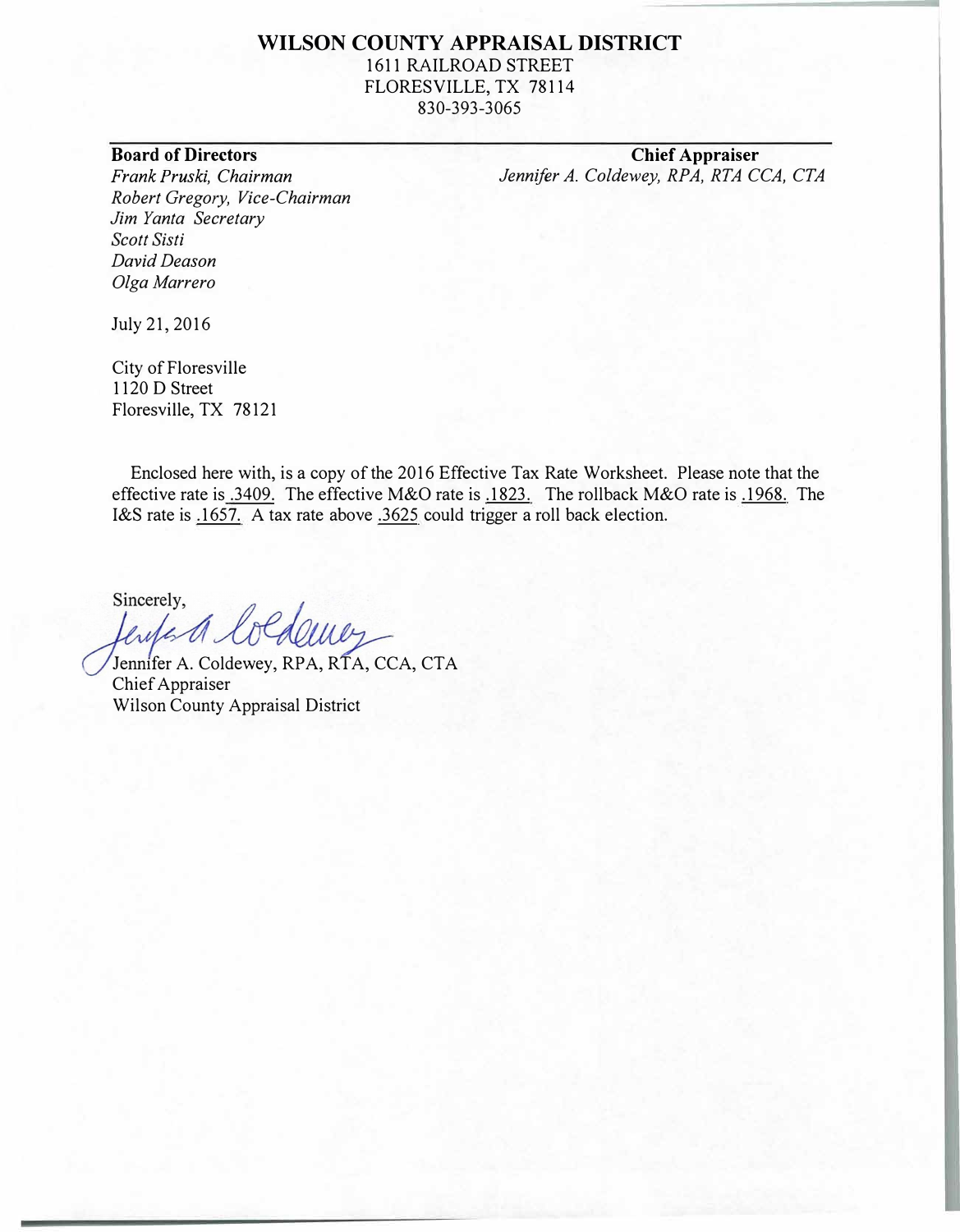# **2016 Effective Tax Rate Worksheet**

### **Floresville City**

See pages 13 to 16 for an explanation of the effective tax rate.

|     | 1. 2015 total taxable value. Enter the amount of 2015 taxable value on the 2015<br>tax roll today. Include any adjustments since last year's certification; exclude<br>Section 25.25(d) one-third over-appraisal corrections from these adjustments.<br>This total includes the taxable value of homesteads with tax ceilings (will deduct<br>in line 2) and the captured value for tax increment financing (will deduct taxes in<br>line $14$ ). <sup>1</sup>                                                                                                                                                                                                                        | \$317,768,713    |
|-----|---------------------------------------------------------------------------------------------------------------------------------------------------------------------------------------------------------------------------------------------------------------------------------------------------------------------------------------------------------------------------------------------------------------------------------------------------------------------------------------------------------------------------------------------------------------------------------------------------------------------------------------------------------------------------------------|------------------|
|     | 2. 2015 tax ceilings. Counties, Cities and Junior College Districts. Enter 2015 total<br>taxable value of homesteads with tax ceilings. These include the homesteads of<br>homeowners age 65 or older or disabled. Other units enter "0" If your taxing<br>units adopted the tax ceiling provision in 2015 or prior year for homeowners age<br>65 or older or disabled, use this step. <sup>2</sup>                                                                                                                                                                                                                                                                                   | \$0              |
|     | 3. Preliminary 2015 adjusted taxable value. Subtract line 2 from line 1.                                                                                                                                                                                                                                                                                                                                                                                                                                                                                                                                                                                                              | \$317,768,713    |
|     | 4. 2015 total adopted tax rate.                                                                                                                                                                                                                                                                                                                                                                                                                                                                                                                                                                                                                                                       | \$0.325200/\$100 |
|     | 5. 2015 taxable value lost because court appeals of ARB decisions reduced<br>2015 appraised value.<br>A. Original 2015 ARB values:<br>\$0<br>B. 2015 values resulting from final court decisions:<br>$- $0$<br>C. 2015 value loss. Subtract B from A. <sup>3</sup>                                                                                                                                                                                                                                                                                                                                                                                                                    | \$0              |
|     | 6. 2015 taxable value, adjusted for court-ordered reductions.<br>Add line 3 and line 5C.                                                                                                                                                                                                                                                                                                                                                                                                                                                                                                                                                                                              | \$317,768,713    |
|     | 7. 2015 taxable value of property in territory the unit deannexed after January<br>1, 2015. Enter the 2015 value of property in deannexed territory. <sup>4</sup>                                                                                                                                                                                                                                                                                                                                                                                                                                                                                                                     | \$510            |
| 8.1 | 2015 taxable value lost because property first qualified for an exemption<br>in 2015. Note that lowering the amount or percentage of an existing exemption<br>does not create a new exemption or reduce taxable value. If the taxing unit<br>increased an original exemption, use the difference between the original<br>exempted amount and the increased exempted amount. Do not include value<br>lost due to freeport, "goods-in-transit" exemptions.<br>\$978,260<br>A. Absolute exemptions. Use 2015 market value:<br>B. Partial exemptions. 2016 exemption amount or<br>2016 percentage exemption times 2015 value:<br>$+ $413,750$<br>C. Value loss, Add A and B. <sup>5</sup> | \$1,392,010      |

1 Tex. Tax Code§ 26.012( 14)

2 Tex. Tax Code§ 26.012(14)

3 Tex. Tax Code§ 26.012(13) 4 Tex. Tax Code § 26.012( 15)

5 Tex. Tax Code § 26.012( 15)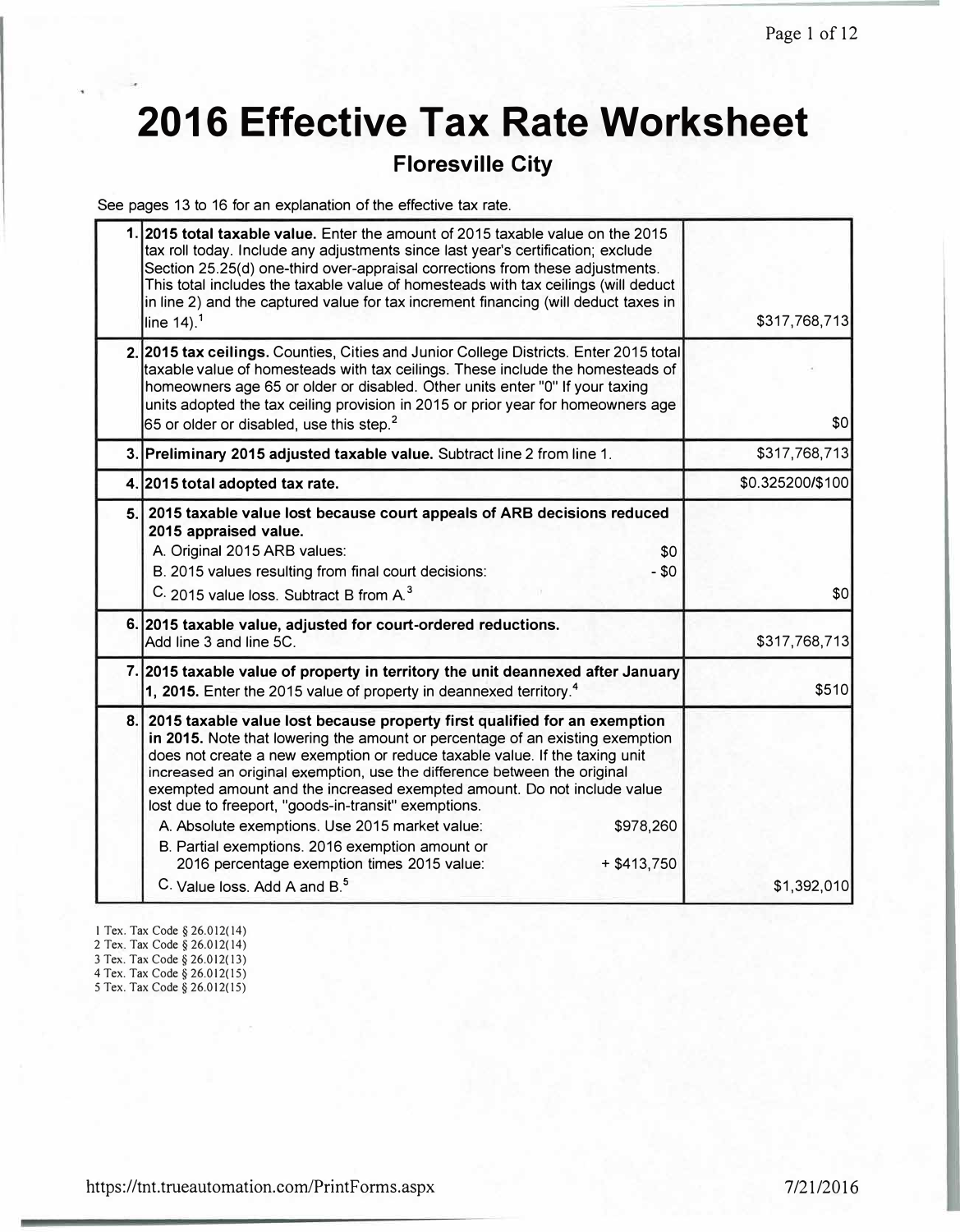# **2016 Effective Tax Rate Worksheet (continued) Floresville City**

| 9. 2015 taxable value lost because property first qualified for agricultural<br>appraisal (1-d or 1-d-1), timber appraisal, recreational/scenic appraisal or<br>public access airport special appraisal in 2016. Use only those properties<br>that first qualified in 2016; do not use properties that qualified in 2015.<br>A. 2015 market value:<br>\$0<br>B. 2016 productivity or special appraised value:<br>$- $0$<br>C. Value loss. Subtract B from A. <sup>6</sup> | \$0           |
|---------------------------------------------------------------------------------------------------------------------------------------------------------------------------------------------------------------------------------------------------------------------------------------------------------------------------------------------------------------------------------------------------------------------------------------------------------------------------|---------------|
| 10. Total adjustments for lost value. Add lines 7, 8C and 9C.                                                                                                                                                                                                                                                                                                                                                                                                             | \$1,392,520   |
| 11. 2015 adjusted taxable value. Subtract line 10 from line 6.                                                                                                                                                                                                                                                                                                                                                                                                            | \$316,376,193 |
| 12. Adjusted 2015 taxes. Multiply line 4 by line 11 and divide by \$100.                                                                                                                                                                                                                                                                                                                                                                                                  | \$1,028,855   |
| 13. Taxes refunded for years preceding tax year 2015. Enter the amount of taxes<br>refunded by the taxing unit for tax years preceding tax year 2015. Types of<br>refunds include court decisions, Tax Code § 25.25(b) and (c) corrections and<br>Tax Code § 31.11 payment errors. Do not include refunds for tax year 2015.<br>This line applies only to tax years preceding tax year 2015. $7$                                                                          | \$1,225       |
| 14. Taxes in tax increment financing (TIF) for tax year 2015. Enter the amount of<br>taxes paid into the tax increment fund for a reinvestment zone as agreed by the<br>taxing unit. If the unit has no 2016 captured appraised value in Line 16D, enter<br>"0". <sup>8</sup>                                                                                                                                                                                             | 10            |
| 15. Adjusted 2015 taxes with refunds and TIF adjustment. Add lines 12 and 13,<br>subtract line 14.9                                                                                                                                                                                                                                                                                                                                                                       | \$1,030,080   |
| 16. Total 2016 taxable value on the 2016 certified appraisal roll today. This<br>value includes only certified values and includes the total taxable value of<br>homesteads with tax ceilings (will deduct in line 18). These homesteads<br>includes homeowners age 65 or older or disabled. <sup>10</sup><br>A. Certified values only:<br>\$329,757,960<br>B. Counties: Include railroad rolling stock values<br>certified by the Comptroller's office:<br>$+$ \$0       |               |

6 Tex. Tax Code§ 26.012(15) 7 Tex. Tax Code§ 26.012(13) 8 Tex. Tax Code § 26.03(c) 9 Tex. Tax Code§ 26.012(13)

10 Tex. Tax Code§ 26.012(15)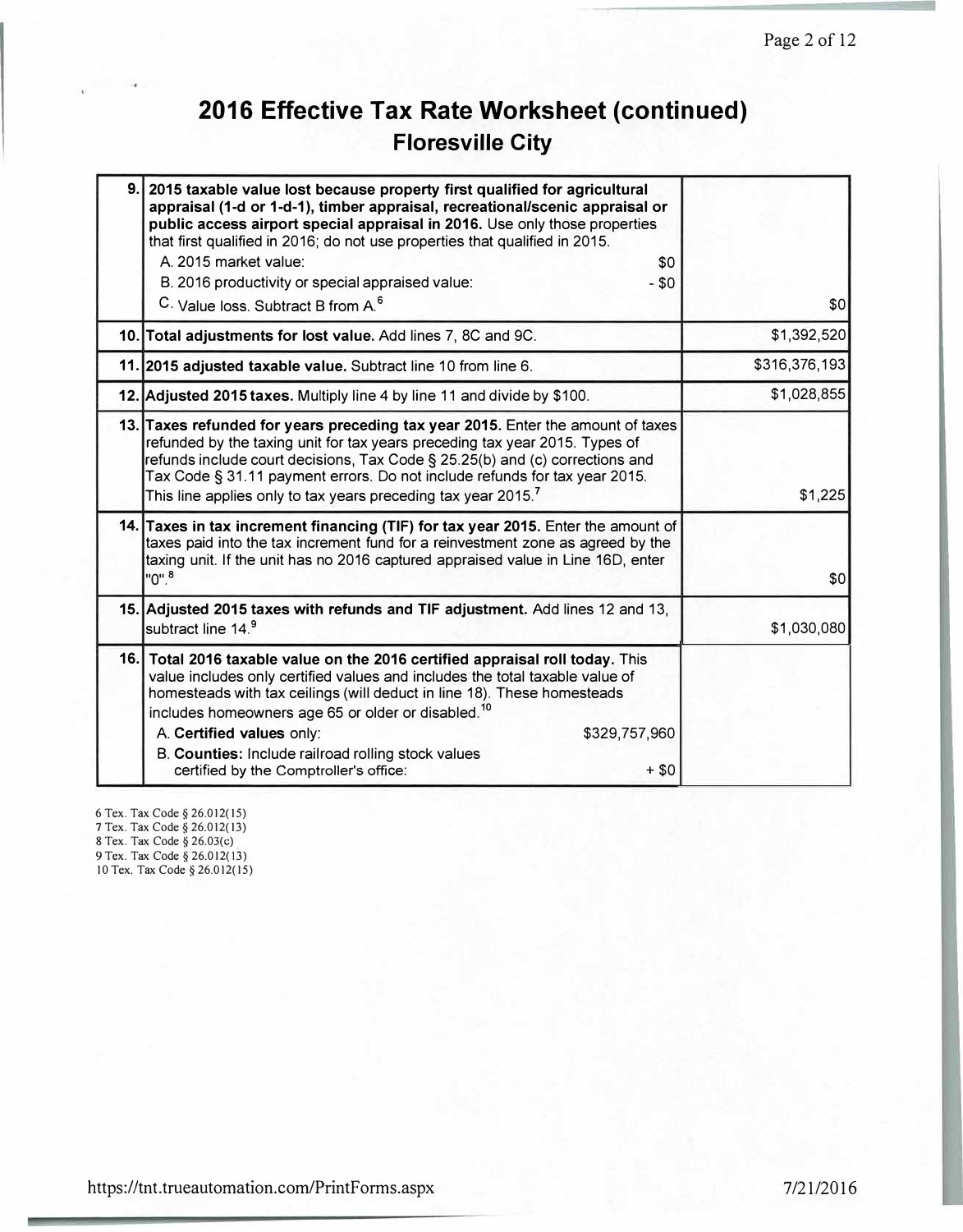# **2016 Effective Tax Rate Worksheet (continued) Floresville City**

| 16.<br>(cont.) | C. Pollution control exemption: Deduct the value<br>of property exempted for the current tax year for<br>the first time as pollution control property:<br>D. Tax increment financing: Deduct the 2016<br>captured appraised value of property taxable by a<br>taxing unit in a tax increment financing zone for<br>which the 2016 taxes will be deposited into the tax<br>increment fund. Do not include any new property<br>value that will be included in line 21 below. <sup>11</sup><br>E. Total 2016 value. Add A and B, then subtract C<br>and D.                                                                                                                                                                                                                                                                                                                                                                                                                                                                                                                                                                                                                                                                                                       | $-$ \$0<br>$-$ \$18,104,283 | \$311,653,677 |
|----------------|---------------------------------------------------------------------------------------------------------------------------------------------------------------------------------------------------------------------------------------------------------------------------------------------------------------------------------------------------------------------------------------------------------------------------------------------------------------------------------------------------------------------------------------------------------------------------------------------------------------------------------------------------------------------------------------------------------------------------------------------------------------------------------------------------------------------------------------------------------------------------------------------------------------------------------------------------------------------------------------------------------------------------------------------------------------------------------------------------------------------------------------------------------------------------------------------------------------------------------------------------------------|-----------------------------|---------------|
| 17.            | Total value of properties under protest or not included on certified<br>appraisal roll. <sup>12</sup><br>A. 2016 taxable value of properties under protest.<br>The chief appraiser certifies a list of properties still<br>under ARB protest. The list shows the appraisal<br>district's value and the taxpayer's claimed value, if<br>any or an estimate of the value if the taxpayer<br>wins. For each of the properties under protest,<br>use the lowest of these values. Enter the total<br>value. <sup>13</sup><br>B. 2016 value of properties not under protest or<br>included on certified appraisal roll. The chief<br>appraiser gives taxing units a list of those taxable<br>properties that the chief appraiser knows about<br>but are not included at appraisal roll certification.<br>These properties also are not on the list of<br>properties that are still under protest. On this list<br>of properties, the chief appraiser includes the<br>market value, appraised value and exemptions for<br>the preceding year and a reasonable estimate of<br>the market value, appraised value and<br>exemptions for the current year. Use the lower<br>market, appraised or taxable value (as<br>appropriate). Enter the total value. <sup>14</sup> | \$340,950<br>$+ $0$         |               |

11 Tex. Tax Code § 26.03(c)

12 Tex. Tax Code§ 26.0 l(c)

13 Tex. Tax Code§ 26.04 and 26.041

14 Tex. Tax Code § 26.04 and 26.041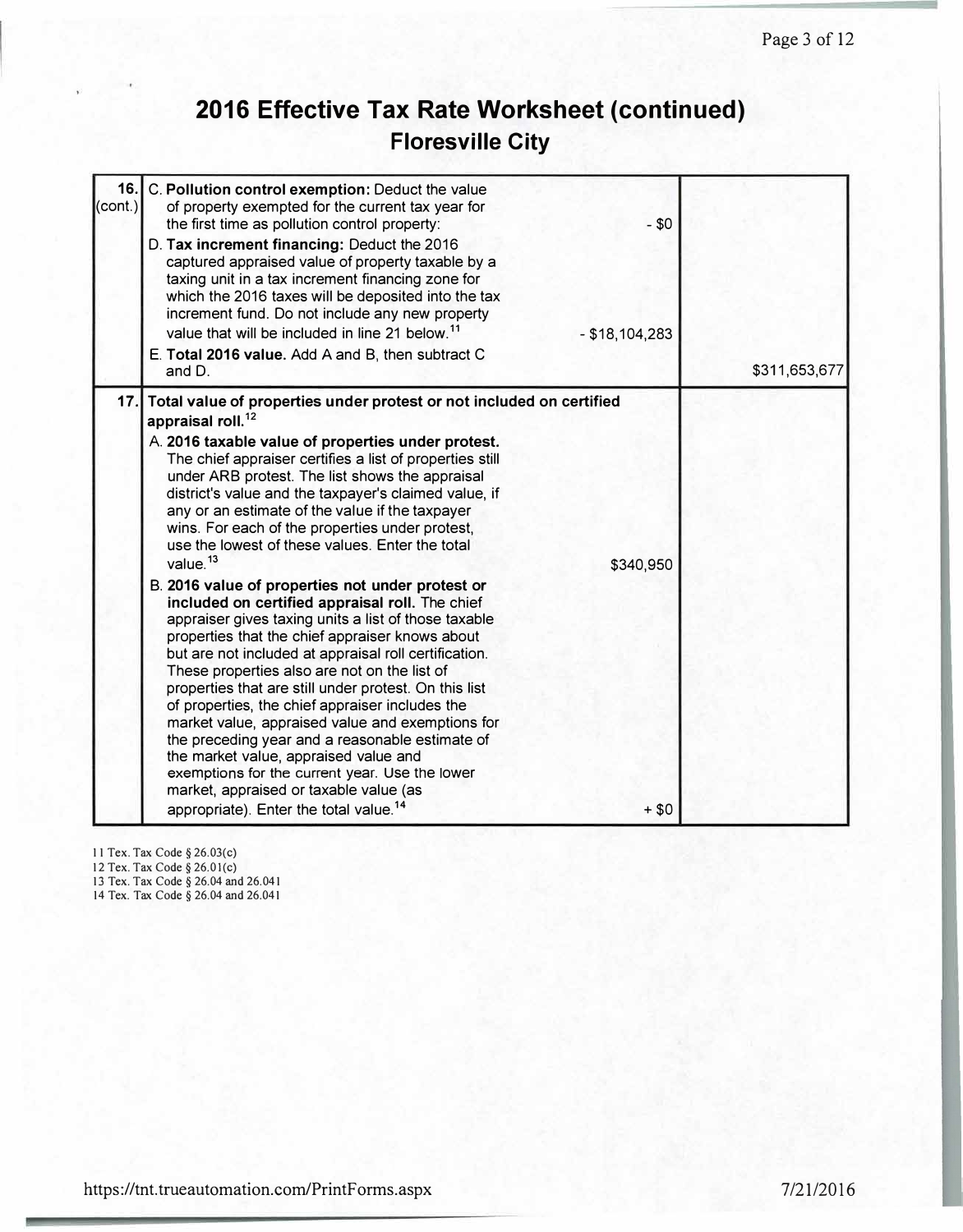## **2016 Effective Tax Rate Worksheet (continued) Floresville City**

| 17.<br>(cont.) | C. Total value under protest or not certified. Add<br>A and B.                                                                                                                                                                                                                                                                                                                                                                                                                                                                                                                                                                                 | \$340,950      |
|----------------|------------------------------------------------------------------------------------------------------------------------------------------------------------------------------------------------------------------------------------------------------------------------------------------------------------------------------------------------------------------------------------------------------------------------------------------------------------------------------------------------------------------------------------------------------------------------------------------------------------------------------------------------|----------------|
|                | 18. 2016 tax ceilings. Counties, cities and junior colleges enter 2016 total taxable<br>value of homesteads with tax ceilings. These include the homesteads of<br>homeowners age 65 or older or disabled. Other taxing units enter "0". If your<br>taxing units adopted the tax ceiling provision in 2015 or prior year for<br>homeowners age 65 or older or disabled, use this step. <sup>15</sup>                                                                                                                                                                                                                                            | \$0            |
|                | 19.12016 total taxable value. Add lines 16E and 17C. Subtract line 18.                                                                                                                                                                                                                                                                                                                                                                                                                                                                                                                                                                         | \$311,994,627  |
|                | 20. Total 2016 taxable value of properties in territory annexed after January 1,<br>2008. Include both real and personal property. Enter the 2016 value of property<br>in territory annexed. <sup>16</sup>                                                                                                                                                                                                                                                                                                                                                                                                                                     | \$0            |
|                | 21. Total 2016 taxable value of new improvements and new personal property<br>located in new improvements. New means the item was not on the appraisal<br>roll in 2015. An improvement is a building, structure, fixture or fence erected on<br>or affixed to land. New additions to existing improvements may be included if<br>the appraised value can be determined. New personal property in a new<br>improvement must have been brought into the taxing unit after January 1, 2015<br>and be located in a new improvement. New improvements do include property<br>on which a tax abatement agreement has expired for 2016. <sup>17</sup> | \$9,866,920    |
|                | 22. Total adjustments to the 2016 taxable value. Add lines 20 and 21.                                                                                                                                                                                                                                                                                                                                                                                                                                                                                                                                                                          | \$9,866,920    |
|                | 23. 2016 adjusted taxable value. Subtract line 22 from line 19.                                                                                                                                                                                                                                                                                                                                                                                                                                                                                                                                                                                | \$302,127,707  |
|                | 24. 2016 effective tax rate. Divide line 15 by line 23 and multiply by \$100. <sup>18</sup>                                                                                                                                                                                                                                                                                                                                                                                                                                                                                                                                                    | \$0.3409/\$100 |
|                | 25. COUNTIES ONLY. Add together the effective tax rates for each type of tax the<br>county levies. The total is the 2016 county effective tax rate. <sup>19</sup>                                                                                                                                                                                                                                                                                                                                                                                                                                                                              | \$100          |

15 Tex. Tax Code§ 26.012(6)

16 Tex. Tax Code§ 26.012(17)

17 Tex. Tax Code§ 26.012(17)

18 Tex. Tax Code§ 26.04(c)

19 Tex. Tax Code§ 26.04(d)

A county, city or hospital district that adopted the additional sales tax in November 2015 or in May 2016 must adjust its effective tax rate. *The Additional Sales Tax Rate Worksheet* on page 39 sets out this adjustment. Do not forget to complete the *Additional Sales Tax Rate Worksheet* if the taxing unit adopted the additional sales tax on these dates.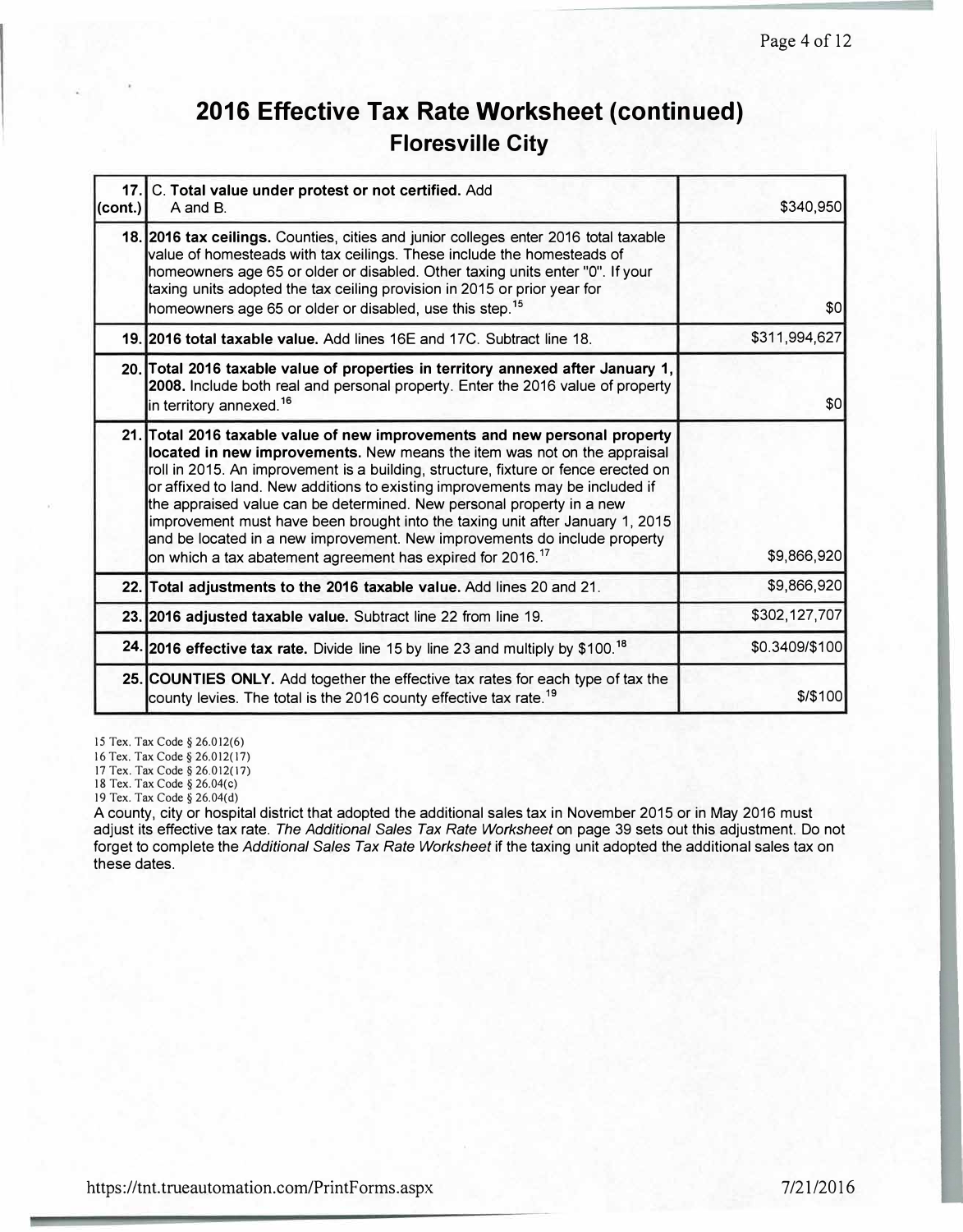# **2016 Rollback Tax Rate Worksheet**

## **Floresville City**

See pages 17 to 21 for an explanation of the rollback tax rate.

|      | 26. 2015 maintenance and operations (M&O) tax rate.                                                                                                                                                                                                                                                                                                                                                                                                                                                                                                                                                                                                                                                                                                                                                                                                                                  |                               | \$0.174100/\$100 |
|------|--------------------------------------------------------------------------------------------------------------------------------------------------------------------------------------------------------------------------------------------------------------------------------------------------------------------------------------------------------------------------------------------------------------------------------------------------------------------------------------------------------------------------------------------------------------------------------------------------------------------------------------------------------------------------------------------------------------------------------------------------------------------------------------------------------------------------------------------------------------------------------------|-------------------------------|------------------|
|      | 27. 2015 adjusted taxable value. Enter the amount from line 11.                                                                                                                                                                                                                                                                                                                                                                                                                                                                                                                                                                                                                                                                                                                                                                                                                      |                               | \$316,376,193    |
| 28.1 | 2015 M&O taxes.<br>A. Multiply line 26 by line 27 and divide by \$100.<br>B. Cities, counties and hospital districts with<br>additional sales tax: Amount of additional sales<br>tax collected and spent on M&O expenses in<br>2015. Enter amount from full year's sales tax<br>revenue spent for M&O in 2015 fiscal year, if any.<br>Other units, enter "0." Counties exclude any<br>amount that was spent for economic development                                                                                                                                                                                                                                                                                                                                                                                                                                                 | \$550,810                     |                  |
|      | grants from the amount of sales tax spent.<br>C. Counties: Enter the amount for the state criminal<br>justice mandate. If second or later year, the<br>amount is for increased cost above last year's<br>amount. Other units, enter "0."<br>D. Transferring function: If discontinuing all of a<br>department, function or activity and transferring it<br>to another unit by written contract, enter the<br>amount spent by the unit discontinuing the<br>function in the 12 months preceding the month of<br>this calculation. If the unit did not operate this<br>function for this 12-month period, use the amount<br>spent in the last full fiscal year in which the unit<br>operated the function. The unit discontinuing the<br>function will subtract this amount in H below. The<br>unit receiving the function will add this amount in<br>H below. Other units, enter "0." | $+ $0$<br>$+ $0$<br>$+/-$ \$0 |                  |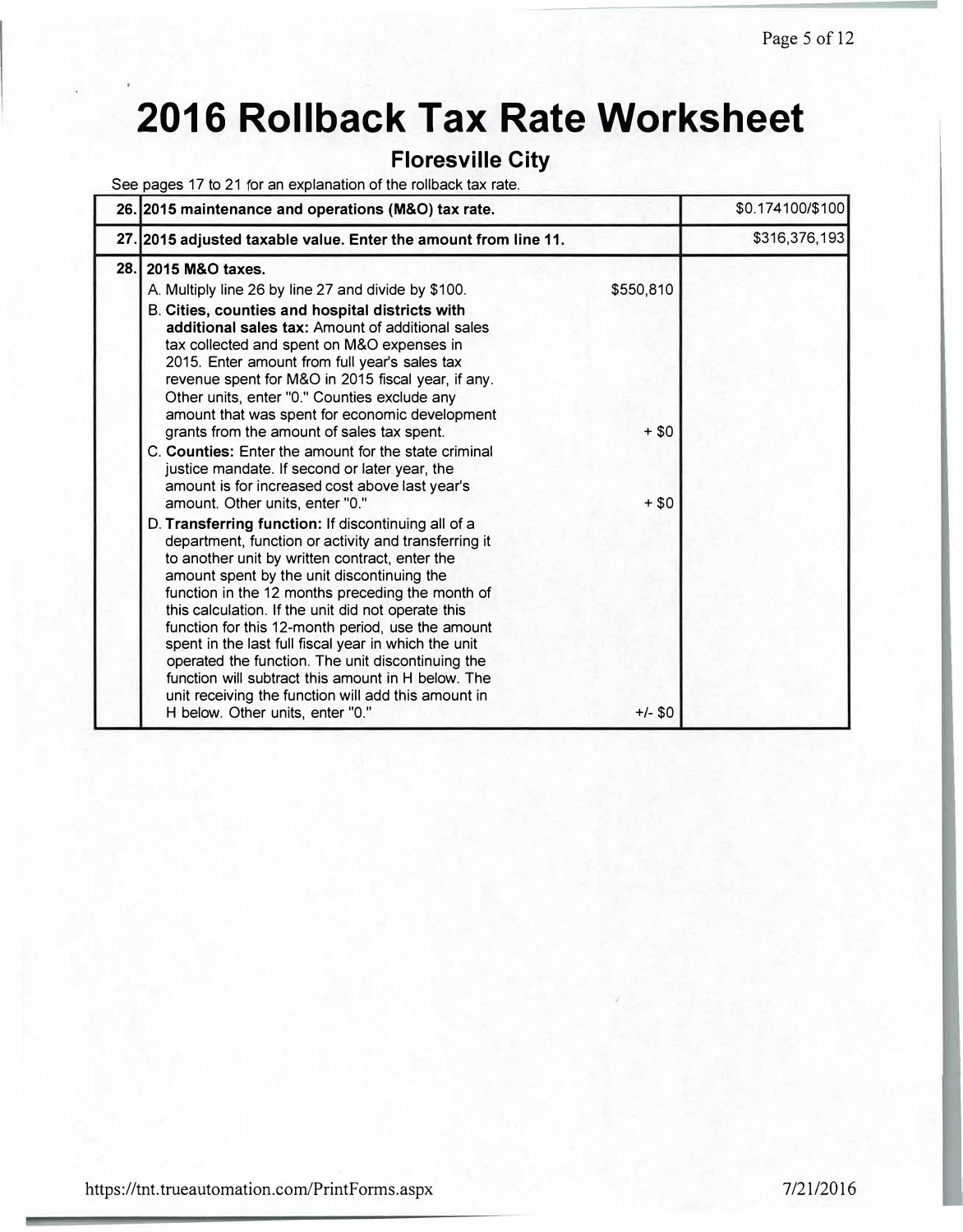# **2016 Rollback Tax Rate Worksheet (continued) Floresville City**

| 28.<br>$\left($ cont.) | E. Taxes refunded for years preceding tax year<br>2015: Enter the amount of M&O taxes refunded<br>during the last budget year for tax years<br>preceding tax year 2015. Types of refunds<br>include court decisions, Section 25.25(b) and (c)<br>corrections and Section 31.11 payment errors. Do<br>not include refunds for tax year 2015. This line<br>applies only to tax years preceding tax year 2015.<br>F. Enhanced indigent health care expenditures:<br>Enter the increased amount for the current year's<br>enhanced indigent health care expenditures<br>above the preceding tax year's enhanced indigent<br>health care expenditures, less any state<br>assistance.<br>G. Taxes in tax increment financing (TIF): Enter<br>the amount of taxes paid into the tax increment<br>fund for a reinvestment zone as agreed by the<br>taxing unit. If the unit has no 2016 captured<br>appraised value in Line 16D, enter "0."<br>H. Adjusted M&O Taxes. Add A, B, C, E and F. For<br>unit with D, subtract if discontinuing function and | $+ $0$<br>$+ $0$<br>$-50$ |                |
|------------------------|------------------------------------------------------------------------------------------------------------------------------------------------------------------------------------------------------------------------------------------------------------------------------------------------------------------------------------------------------------------------------------------------------------------------------------------------------------------------------------------------------------------------------------------------------------------------------------------------------------------------------------------------------------------------------------------------------------------------------------------------------------------------------------------------------------------------------------------------------------------------------------------------------------------------------------------------------------------------------------------------------------------------------------------------|---------------------------|----------------|
|                        | add if receiving function. Subtract G.                                                                                                                                                                                                                                                                                                                                                                                                                                                                                                                                                                                                                                                                                                                                                                                                                                                                                                                                                                                                         |                           | \$550,810      |
|                        | 29. 2016 adjusted taxable value.<br>Enter line 23 from the Effective Tax Rate Worksheet.                                                                                                                                                                                                                                                                                                                                                                                                                                                                                                                                                                                                                                                                                                                                                                                                                                                                                                                                                       |                           | \$302,127,707  |
|                        | 30. 2016 effective maintenance and operations rate.<br>Divide line 28H by line 29 and multiply by \$100.                                                                                                                                                                                                                                                                                                                                                                                                                                                                                                                                                                                                                                                                                                                                                                                                                                                                                                                                       |                           | \$0.1823/\$100 |
|                        | 31. 2016 rollback maintenance and operation rate.<br>Multiply line 30 by 1.08. (See lines 49 to 52 for additional rate for pollution<br>control expenses.                                                                                                                                                                                                                                                                                                                                                                                                                                                                                                                                                                                                                                                                                                                                                                                                                                                                                      |                           | \$0.1968/\$100 |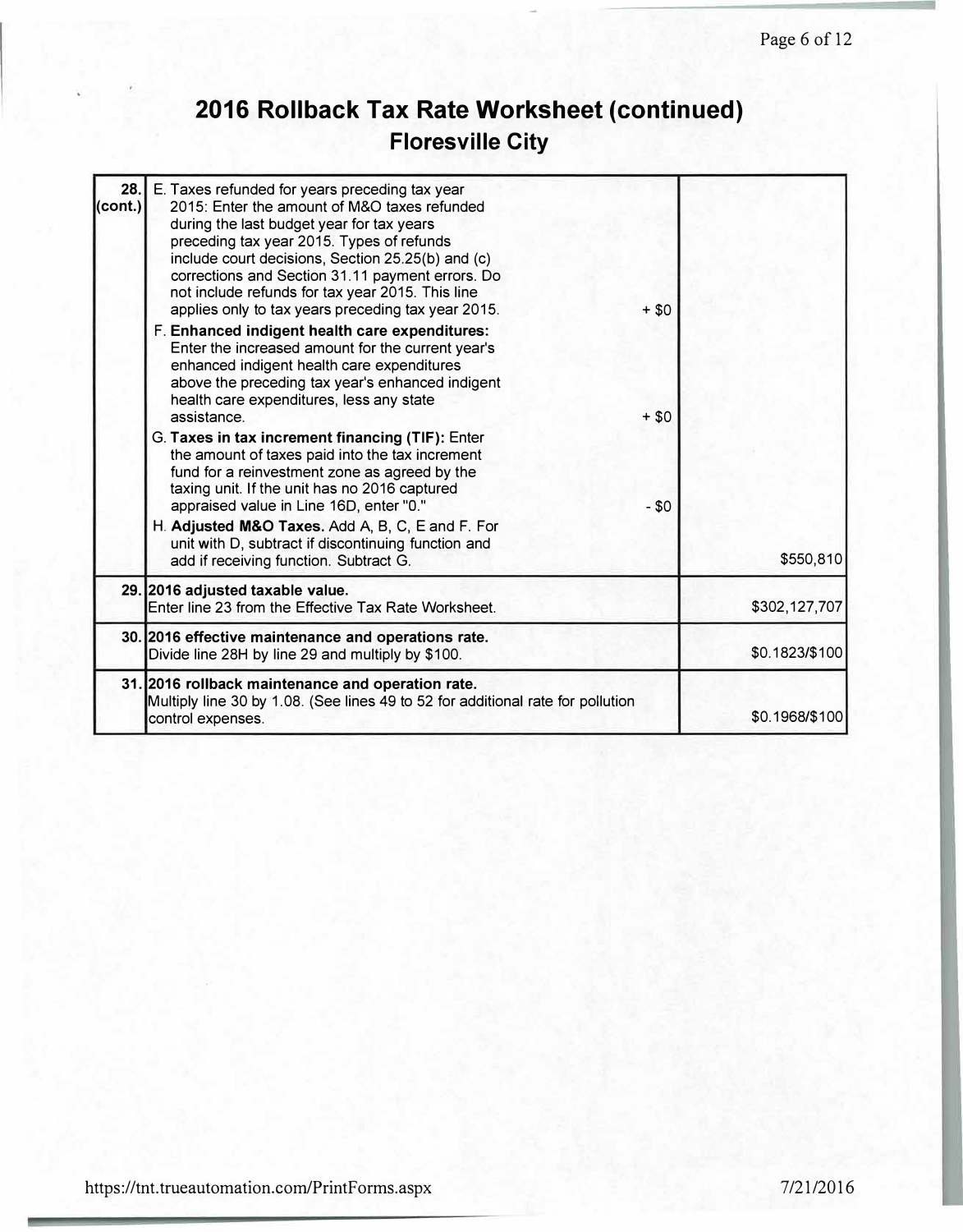## **2016 Rollback Tax Rate Worksheet (continued) Floresville City**

| 32. | Total 2016 debt to be paid with property taxes and additional sales tax<br>revenue.<br>"Debt" means the interest and principal that will be paid on debts that:<br>(1) are paid by property taxes,<br>(2) are secured by property taxes,<br>(3) are scheduled for payment over a period longer than one year and<br>(4) are not classified in the unit's budget as M&O expenses.<br>A: Debt also includes contractual payments to other<br>taxing units that have incurred debts on behalf of<br>this taxing unit, if those debts meet the four<br>conditions above. Include only amounts that will be<br>paid from property tax revenue. Do not include<br>appraisal district budget payments. List the debt in<br>Schedule B: Debt Service.<br>\$517,143<br>B: Subtract unencumbered fund amount used to<br>$-50$<br>reduce total debt.<br>$-50$<br>C: Subtract amount paid from other resources.<br>D: Adjusted debt. Subtract B and C from A. | \$517,143      |
|-----|---------------------------------------------------------------------------------------------------------------------------------------------------------------------------------------------------------------------------------------------------------------------------------------------------------------------------------------------------------------------------------------------------------------------------------------------------------------------------------------------------------------------------------------------------------------------------------------------------------------------------------------------------------------------------------------------------------------------------------------------------------------------------------------------------------------------------------------------------------------------------------------------------------------------------------------------------|----------------|
|     | 33. Certified 2015 excess debt collections. Enter the amount certified by the<br>collector.                                                                                                                                                                                                                                                                                                                                                                                                                                                                                                                                                                                                                                                                                                                                                                                                                                                       | \$0            |
|     | 34. Adjusted 2016 debt. Subtract line 33 from line 32.                                                                                                                                                                                                                                                                                                                                                                                                                                                                                                                                                                                                                                                                                                                                                                                                                                                                                            | \$517,143      |
|     | 35. Certified 2016 anticipated collection rate. Enter the rate certified by the<br>collector. If the rate is 100 percent or greater, enter 100 percent.                                                                                                                                                                                                                                                                                                                                                                                                                                                                                                                                                                                                                                                                                                                                                                                           | 100.000000%    |
|     | 36. 2016 debt adjusted for collections. Divide line 34 by line 35.                                                                                                                                                                                                                                                                                                                                                                                                                                                                                                                                                                                                                                                                                                                                                                                                                                                                                | \$517,143      |
|     | 37.12016 total taxable value. Enter the amount on line 19.                                                                                                                                                                                                                                                                                                                                                                                                                                                                                                                                                                                                                                                                                                                                                                                                                                                                                        | \$311,994,627  |
|     | 38. 2016 debt tax rate. Divide line 36 by line 37 and multiply by \$100.                                                                                                                                                                                                                                                                                                                                                                                                                                                                                                                                                                                                                                                                                                                                                                                                                                                                          | \$0.1657/\$100 |
|     | 39. 2016 rollback tax rate. Add lines 31 and 38.                                                                                                                                                                                                                                                                                                                                                                                                                                                                                                                                                                                                                                                                                                                                                                                                                                                                                                  | \$0.3625/\$100 |
|     | 40. COUNTIES ONLY. Add together the rollback tax rates for each type of tax the<br>county levies. The total is the 2016 county rollback tax rate.                                                                                                                                                                                                                                                                                                                                                                                                                                                                                                                                                                                                                                                                                                                                                                                                 | \$15100        |

A taxing unit that adopted the additional sales tax must complete the lines for the *Additional Sales Tax Rate.* A taxing unit seeking additional rollback protection for pollution control expenses completes the *Additional Rollback Protection for Pollution Control.*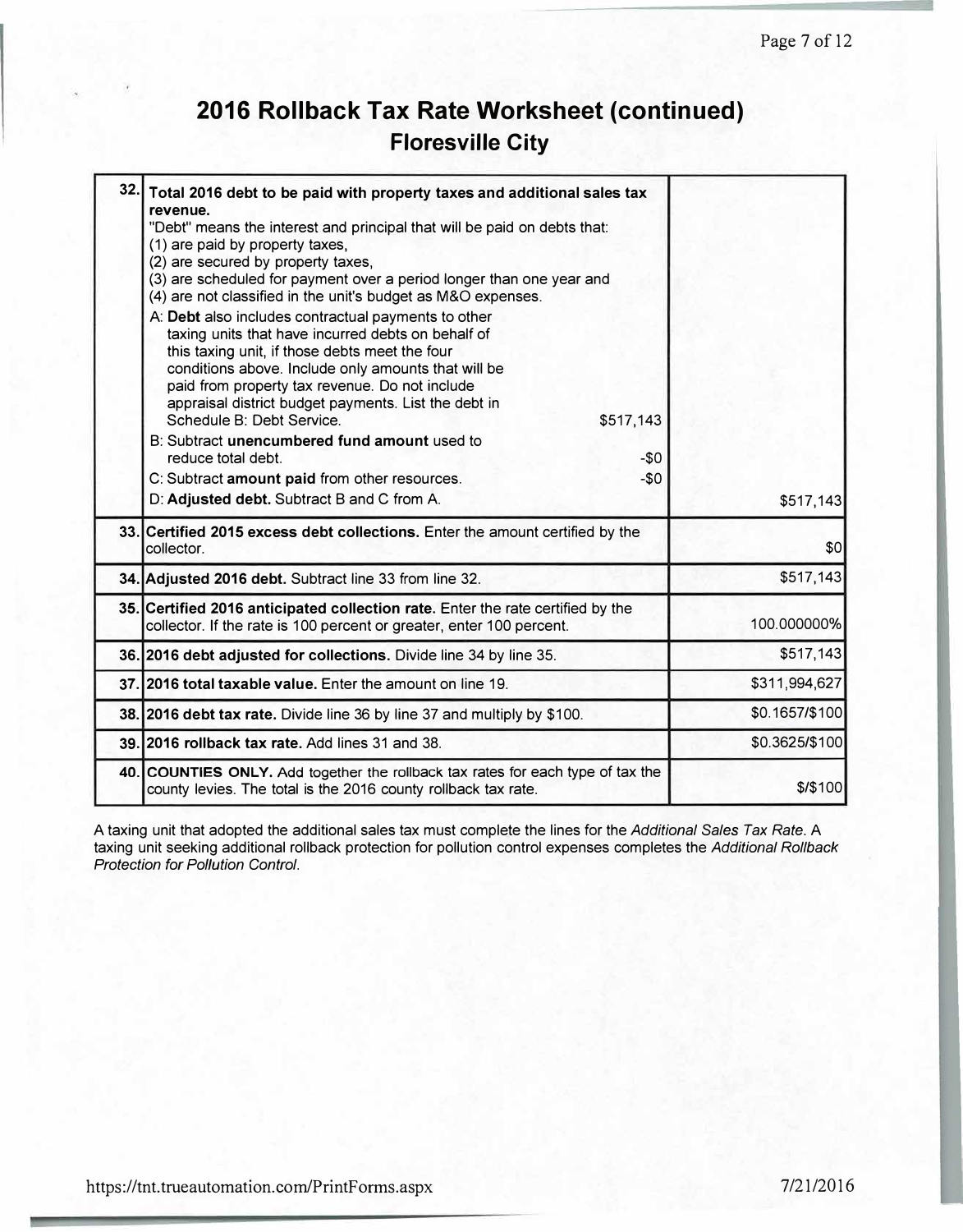#### **2016 Notice of Effective Tax Rate Worksheet for Calculation of Tax Increase/Decrease**

| <b>Entity Name: Floresville City</b>                                         | Date: 07/21/2016 |  |
|------------------------------------------------------------------------------|------------------|--|
| 1.2015 taxable value, adjusted for court-ordered reductions.                 |                  |  |
| Enter line 6 of the Effective Tax Rate Worksheet.                            | \$317,768,713    |  |
| 2.2015 total tax rate.                                                       |                  |  |
| Enter line 4 of the Effective Tax Rate Worksheet.                            | 0.325200         |  |
| 3. Taxes refunded for years preceding tax year 2015.                         |                  |  |
| Enter line 13 of the Effective Tax Rate Worksheet.                           | \$1,225          |  |
| 4. Last year's levy.                                                         |                  |  |
| Multiply Line 1 times Line 2 and divide by 100.                              |                  |  |
| To the result, add Line 3.                                                   | \$1,034,609      |  |
| 5.2016 total taxable value. Enter Line 19 of                                 |                  |  |
| the Effective Tax Rate Worksheet.                                            | \$311,994,627    |  |
| 6.2016 effective tax rate.                                                   |                  |  |
| Enter line 24 of the Effective Tax Rate Worksheet or Line 47                 |                  |  |
| of the Additional Sales Tax Rate Worksheet.                                  | 0.340900         |  |
| 7.2016 taxes if a tax rate equal to the effective tax rate is adopted.       |                  |  |
| Multiply Line 5 times Line 6 and divide by 100.                              | \$1,063,590      |  |
| 8. Last year's total levy.                                                   |                  |  |
| Sum of line 4 for all funds.                                                 | \$1,034,609      |  |
| 9.2016 total taxes if a tax rate equal to the effective tax rate is adopted. |                  |  |
| Sum of line 7 for all funds.                                                 | \$1,063,590      |  |
| 10. Tax Increase (Decrease).                                                 |                  |  |
| Subtract Line 8 from Line 9.                                                 | \$28,981         |  |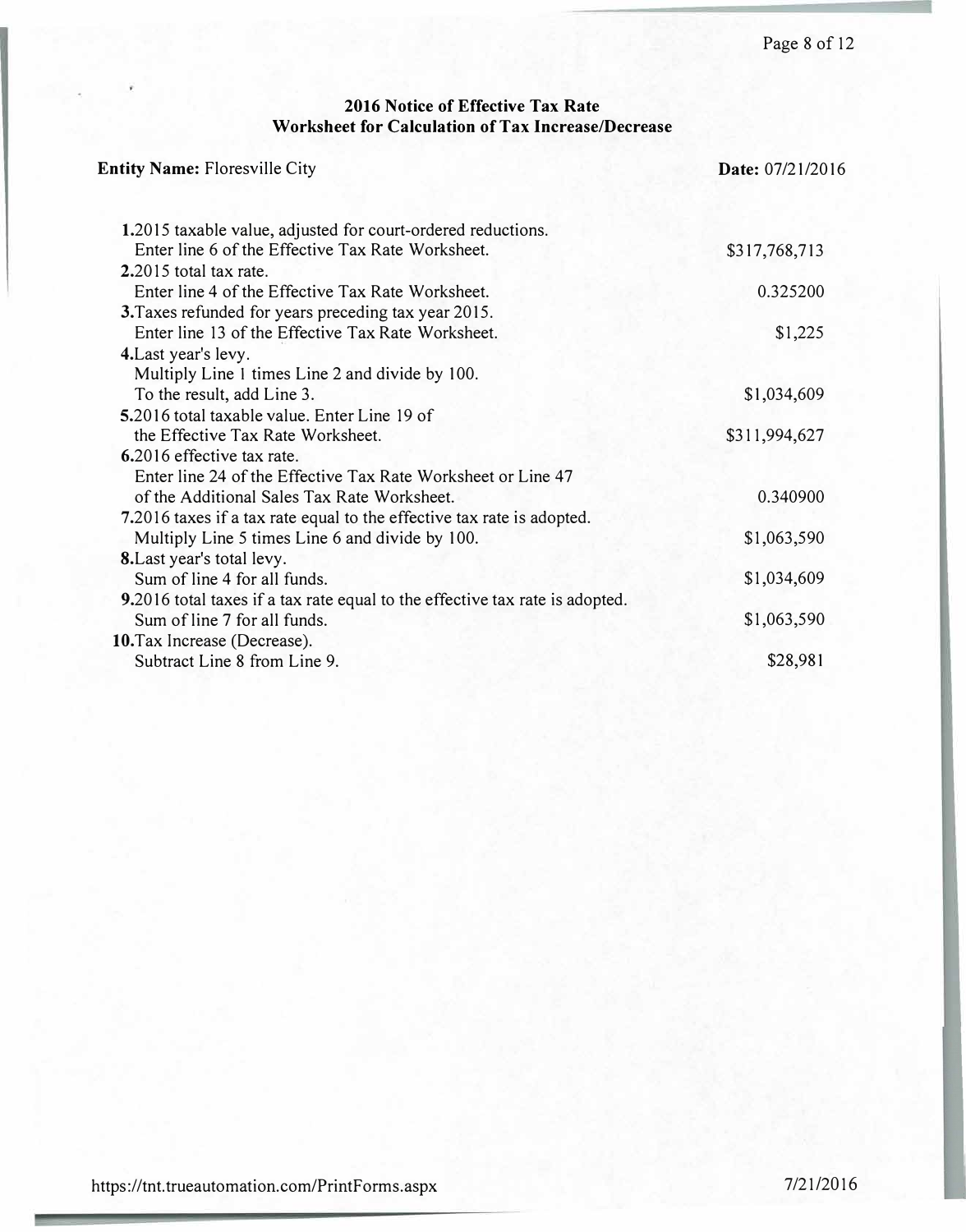## **Floresville City Tax Rate Recap for 2016 Tax Rates**

| Description of Rate       | <b>Tax Rate</b><br>Per \$100 | Tax Levy<br>This is calculated using<br>the Total Adjusted<br>Taxable Value (line 19)<br>of the Effective Tax<br>Rate Worksheet | <b>Additional Tax Levy</b><br>Compared to last year's<br>tax levy of 1,033,384 | <b>Additional Tax Levy</b><br>Compared to effective<br>tax rate levy of<br>1,063,590 |
|---------------------------|------------------------------|---------------------------------------------------------------------------------------------------------------------------------|--------------------------------------------------------------------------------|--------------------------------------------------------------------------------------|
| Last Year's Tax Rate      | 0.325200                     | \$1,014,607                                                                                                                     | $$-18,777$                                                                     | $$-48,983$                                                                           |
| <b>Effective Tax Rate</b> | 0.340900                     | \$1,063,590                                                                                                                     | \$30,206                                                                       | \$0                                                                                  |
| Notice & Hearing Limit*   | 0.340900                     | \$1,063,590                                                                                                                     | \$30,206                                                                       |                                                                                      |
| Rollback Tax Rate         | 0.362500                     | \$1,130,981                                                                                                                     | \$97,597                                                                       | \$67,391                                                                             |
| Proposed Tax Rate         | 0.000000                     | \$0                                                                                                                             | $$-1,033,384$                                                                  | $$-1,063,590$                                                                        |

#### **Effective Tax Rate Increase in Cents per \$100**

| 0.00  | 0.340900 | 1,063,590 | 30,206  | 0       |
|-------|----------|-----------|---------|---------|
| 0.50  | 0.345900 | 1,079,189 | 45,806  | 15,600  |
| 1.00  | 0.350900 | 1,094,789 | 61,405  | 31,199  |
| 1.50  | 0.355900 | 1,110,389 | 77,005  | 46,799  |
| 2.00  | 0.360900 | 1,125,989 | 92,605  | 62,399  |
| 2.50  | 0.365900 | 1,141,588 | 108,204 | 77,999  |
| 3.00  | 0.370900 | 1,157,188 | 123,804 | 93,598  |
| 3.50  | 0.375900 | 1,172,788 | 139,404 | 109,198 |
| 4.00  | 0.380900 | 1,188,388 | 155,004 | 124,798 |
| 4.50  | 0.385900 | 1,203,987 | 170,603 | 140,398 |
| 5.00  | 0.390900 | 1,219,587 | 186,203 | 155,997 |
| 5.50  | 0.395900 | 1,235,187 | 201,803 | 171,597 |
| 6.00  | 0.400900 | 1,250,786 | 217,403 | 187,197 |
| 6.50  | 0.405900 | 1,266,386 | 233,002 | 202,797 |
| 7.00  | 0.410900 | 1,281,986 | 248,602 | 218,396 |
| 7.50  | 0.415900 | 1,297,586 | 264,202 | 233,996 |
| 8.00  | 0.420900 | 1,313,185 | 279,802 | 249,596 |
| 8.50  | 0.425900 | 1,328,785 | 295,401 | 265,195 |
| 9.00  | 0.430900 | 1,344,385 | 311,001 | 280,795 |
| 9.50  | 0.435900 | 1,359,985 | 326,601 | 296,395 |
| 10.00 | 0.440900 | 1,375,584 | 342,200 | 311,995 |
| 10.50 | 0.445900 | 1,391,184 | 357,800 | 327,594 |
| 11.00 | 0.450900 | 1,406,784 | 373,400 | 343,194 |
| 11.50 | 0.455900 | 1,422,384 | 389,000 | 358,794 |
| 12.00 | 0.460900 | 1,437,983 | 404,599 | 374,394 |
| 12.50 | 0.465900 | 1,453,583 | 420,199 | 389,993 |
| 13.00 | 0.470900 | 1,469,183 | 435,799 | 405,593 |
| 13.50 | 0.475900 | 1,484,782 | 451,399 | 421,193 |
| 14.00 | 0.480900 | 1,500,382 | 466,998 | 436,792 |
| 14.50 | 0.485900 | 1,515,982 | 482,598 | 452,392 |

• \*Notice & Hearing Limit Rate: This is the highest tax rate that may be adopted without notices and a public hearing. lt is the lower of the rollback tax rate or the effective tax rate.

• School Districts: The school tax rate limit is \$1.50 for M&O, plus \$0.50 for 'New' debt plus a rate for 'Old' debt. 'Old' debt is debt authorized to be issued at an election held on or before April I, 1991, and issued before September I, 1992. All other debt is 'New' debt.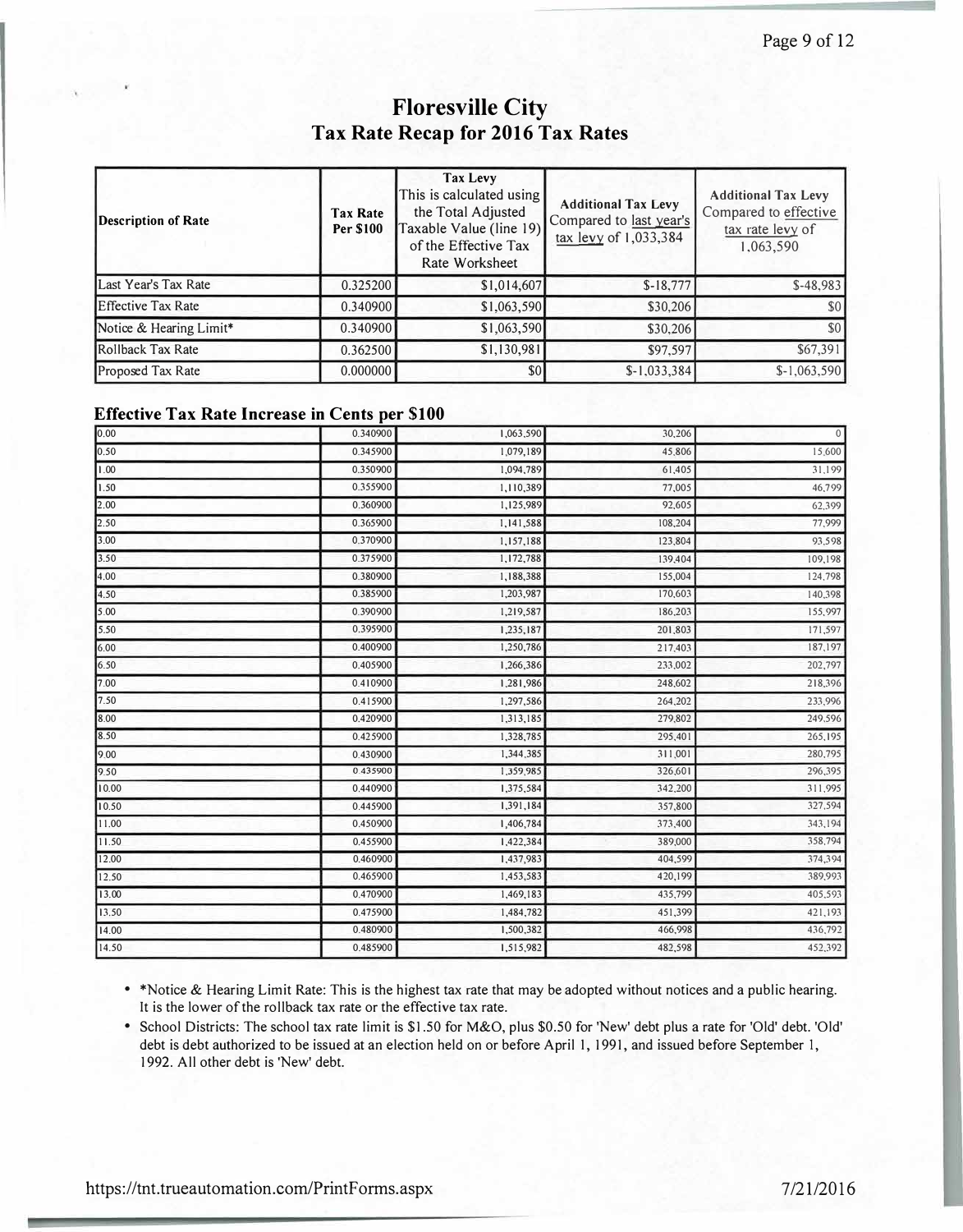| <b>Tax Levy:</b>                            | This is calculated by taking the adjusted taxable value (line 19 of Effective Tax Rate<br>Worksheet), multiplying by the appropriate rate, such as the Effective Tax Rate and<br>dividing by 100.                                                                   |
|---------------------------------------------|---------------------------------------------------------------------------------------------------------------------------------------------------------------------------------------------------------------------------------------------------------------------|
|                                             | For School Districts: This is calculated by taking the adjusted taxable value (line<br>34 of the Rollback Tax Rate Worksheet), multiplying by the appropriate rate,<br>dividing by 100 and then adding this year's frozen tax levy on homesteads of the<br>elderly. |
| <b>Additional Levy</b><br><b>Last Year:</b> | This is calculated by taking Last Year's taxable value (line 3 of Effective Tax Rate<br>Worksheet), multiplying by Last Year's tax rate (line 4 of Effective Tax Rate<br>Worksheet) and dividing by 100.                                                            |
|                                             | For School Districts: This is calculated by taking Last Year's taxable value,<br>subtracting Last Year's taxable value for the elderly, multiplying by Last Year's tax<br>rate, dividing by 100 and adding Last Year's tax ceiling.                                 |
| <b>Additional Levy</b><br>This Year:        | This is calculated by taking the current adjusted taxable value, multiplying by the<br>Effective Tax Rate and dividing by 100.                                                                                                                                      |
|                                             | For School Districts: This is calculated by taking the adjusted taxable value (line<br>34 of the Rollback Tax Rate Worksheet), multiplying by the Effective Tax Rate,<br>dividing by 100 and adding This Year's tax ceiling.                                        |
| <b>COUNTIES</b><br><b>ONLY:</b>             | All figures in this worksheet include ALL County Funds. Tax Levy amounts are the<br>sum of each Fund's Taxable Value X each Fund's Tax Rate.                                                                                                                        |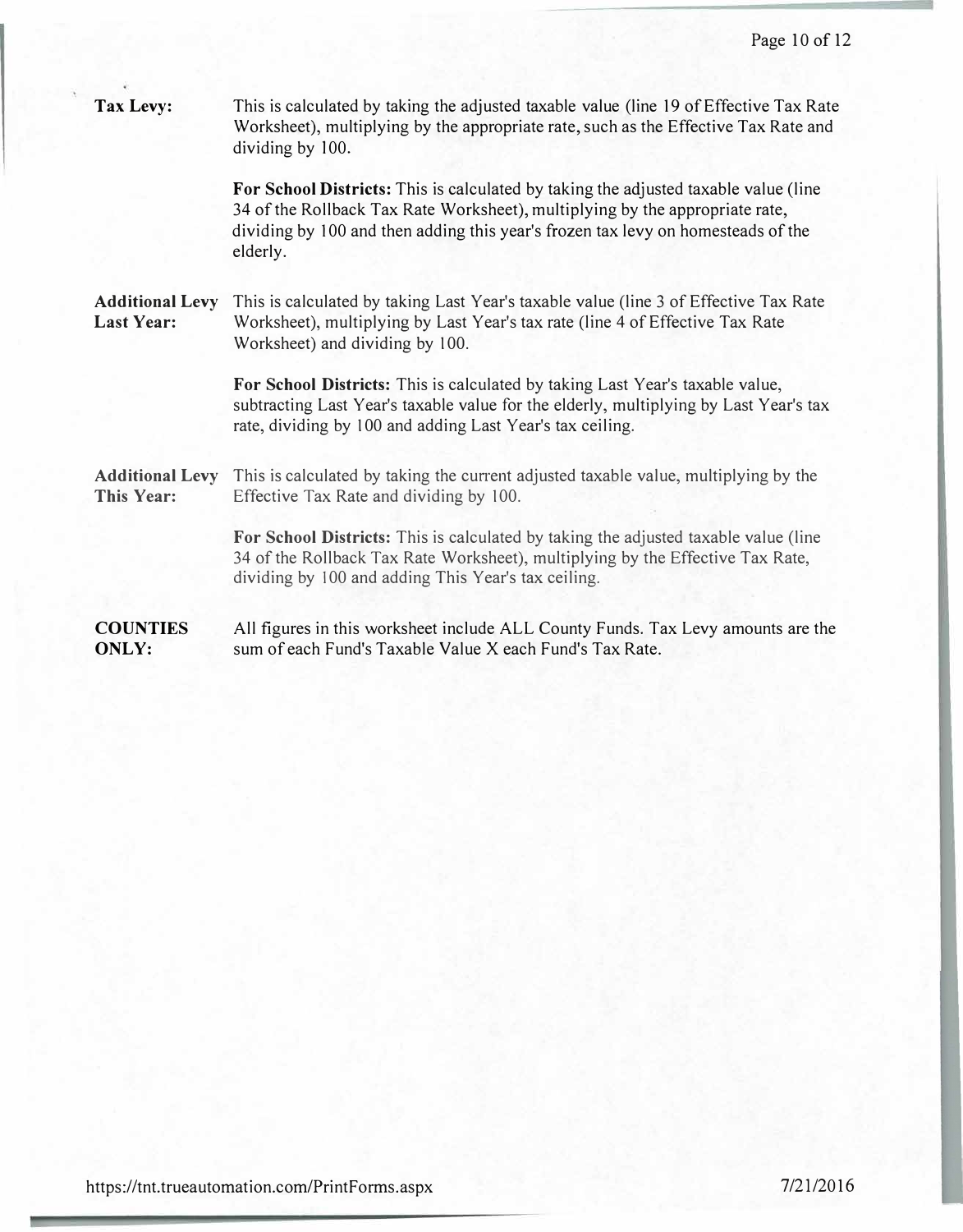## **2016 Property Tax Rates in Floresville City**

This notice concerns 2016 property tax rates for Floresville City. It presents information about three tax rates. Last year's tax rate is the actual rate the taxing unit used to determine property taxes last year. This year's *effective* tax rate would impose the same total taxes as last year if you compare properties taxed in both years. This year's *rollback* tax rate is the highest tax rate the taxing unit can set before taxpayers can start tax rollback procedures. In each case these rates are found by dividing the total amount of taxes by the tax base (the total value of taxable property) with adjustments as required by state law. The rates are given per \$100 of property value.

| Last year's tax rate:                                 |                |
|-------------------------------------------------------|----------------|
| Last year's operating taxes                           | \$550,811      |
| Last year's debt taxes                                | \$478,044      |
| Last year's total taxes                               | \$1,028,855    |
| Last year's tax base                                  | \$316,376,193  |
| Last year's total tax rate                            | 0.325200/\$100 |
| This year's effective tax rate:                       |                |
| Last year's adjusted taxes                            |                |
| (after subtracting taxes on lost property)            | \$1,030,080    |
| ÷This year's adjusted tax base                        |                |
| (after subtracting value of new property)             | \$302,127,707  |
| =This year's effective tax rate                       | 0.340900/\$100 |
| This year's rollback tax rate:                        |                |
| Last year's adjusted operating taxes                  |                |
| (after subtracting taxes on lost property and         |                |
| adjusting for any transferred function, tax increment |                |
| financing, state criminal justice mandate and/or      |                |
| enhanced indigent health care expenditures)           | \$550,810      |
| ÷This year's adjusted tax base                        | \$302,127,707  |
| =This year's effective operating rate                 | 0.182300/\$100 |
| $\times$ 1.08 = this year's maximum operating rate    | 0.196800/\$100 |
| +This year's debt rate                                | 0.165700/\$100 |
| =This year's rollback rate                            | 0.362500/\$100 |
|                                                       |                |